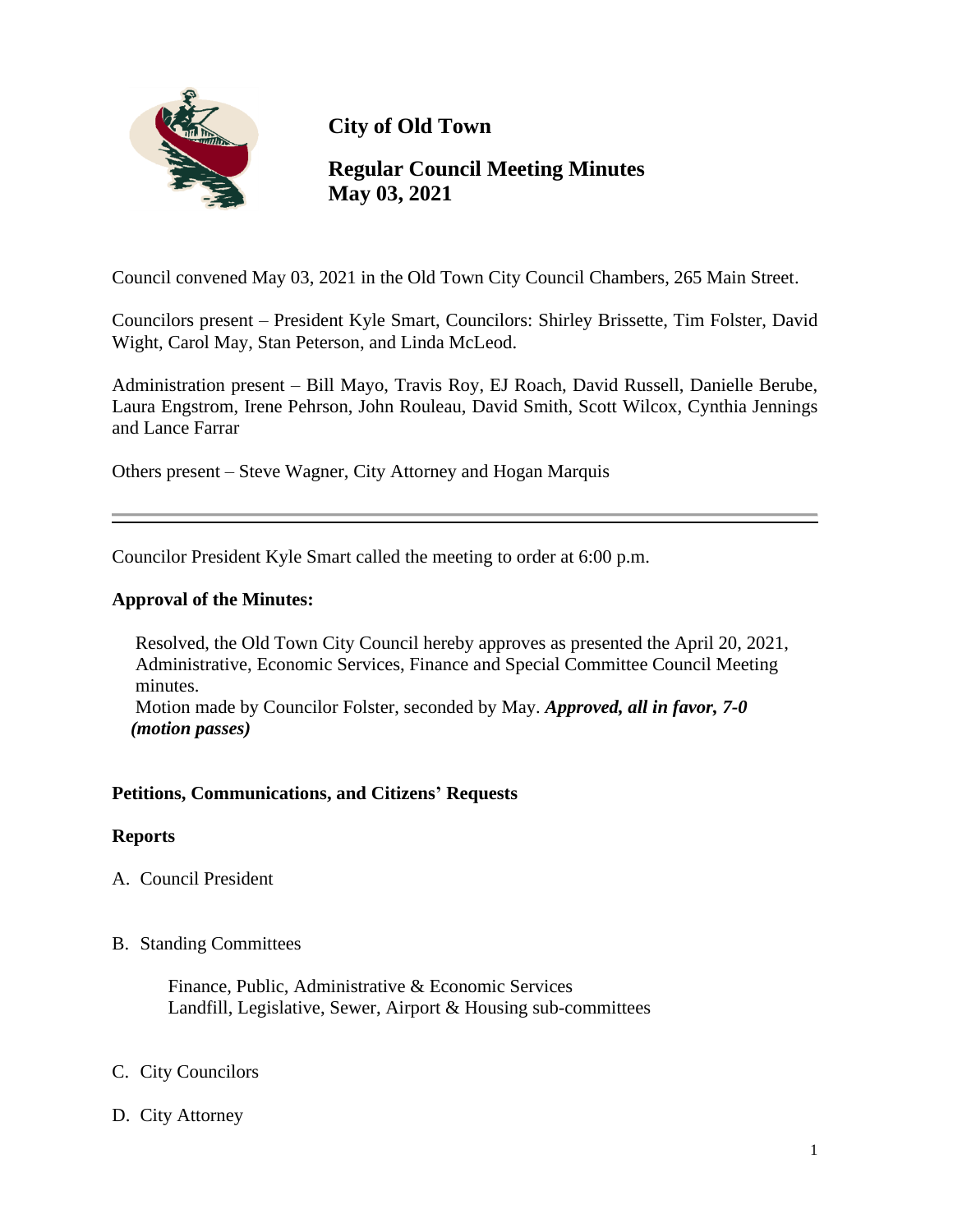### E. Special Committees

# F. City Manager

City Manager Bill Mayo updated the City Council on the following items:

- 1. CES, Casella CDD (Construction Demolition Debris) project cleaned up by Nov. 2021.
- 2. Curbside spring cleanup running May 3- May 14.
- 3. Drop off Household Hazardous Waste at the Transfer Station will be May 15.
- 4. Curbing on Main Street. Councilor Folster and John Rouleau addressed the council on the pricing and benefits of Granite vs. Slipform curbing. The council decided on Granite up to Carrol Street with Slipform continuing thereafter.

# **Consent Agenda**

- 1. Resolved, the Old Town City Council hereby appoints Damian Labree to the Sewer Advisory Board for an indefinite term.
- 2.Resolved, the Old Town City Council hereby accepts an after deadline redemption on foreclosed property for Lynn Knight for 2017-2021 tax liens, located at 365 Gilman Falls Avenue, account # 1035 in the total amount of \$10,775.50. The City Council further authorizes the City Manager to execute a Municipal Quit- Claim Deed.

 Motion made by Councilor Peterson to accept all Consent items on the agenda, seconded by Councilor Wight*. Approved all in favor, 7-0 (motion passes)*

## **Public Hearings and Second Reading of Ordinances**

1. Resolved, the Old Town City Council hereby schedules a Second Reading for final approval on May 17, 2021, for a proposal to change the Official Zoning Map. Specifically, Tax Map 6, Lot 58, as shown on exhibits 1 and 2 from P, Resource Protection to R-3, Rural Residence & Farming.

 President Smart opened the hearing at 6:10 p.m. Code Enforcement Officer, David Russell discussed the Zoning change with the Council.

President Smart closed the hearing at 6:15 p.m.

 Motion made by Councilor McLeod, seconded by Councilor Brissette*. Approved, all in favor, 7-0 (motion passes)*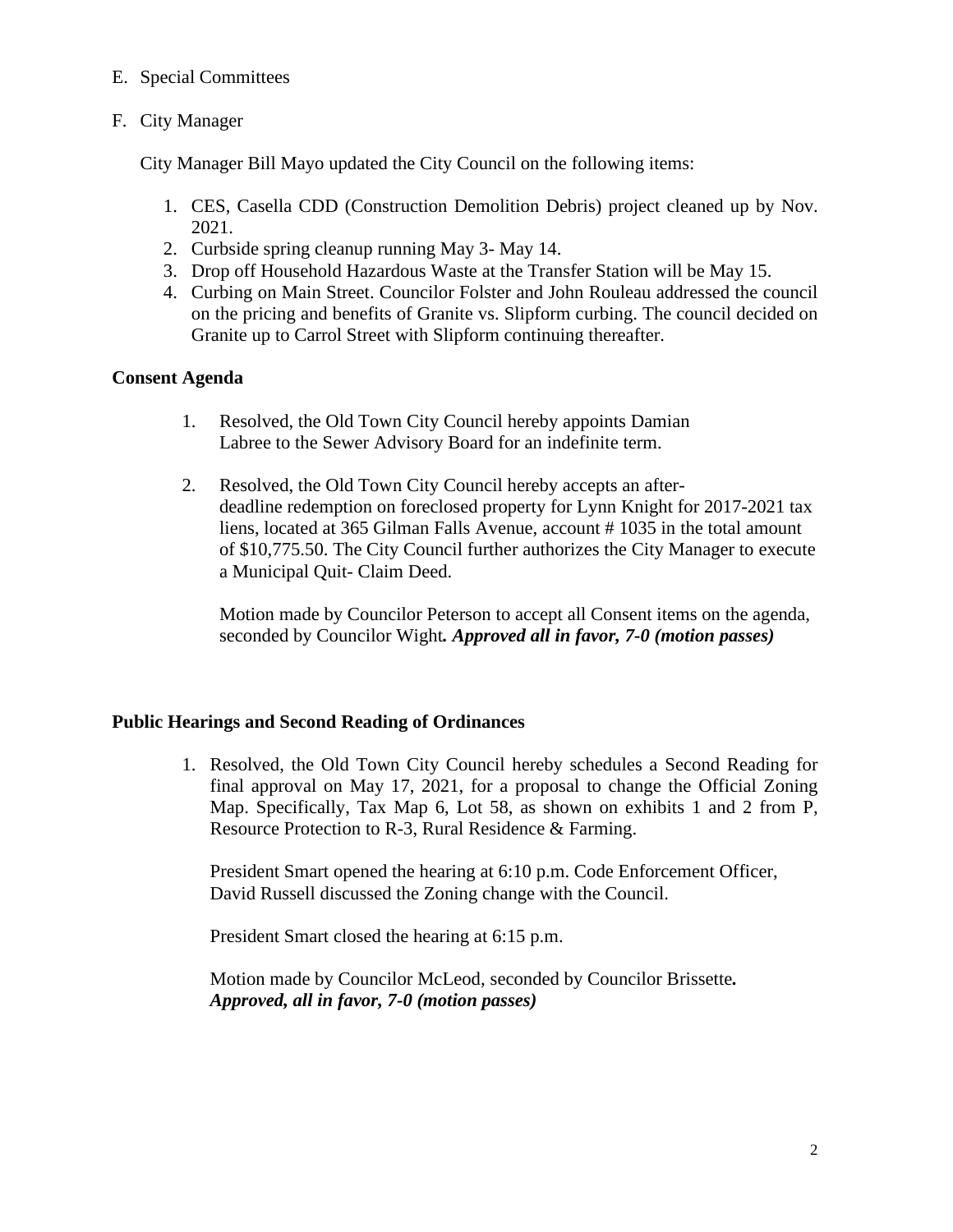2. Resolved, the Old Town City Council hereby schedules a Second Reading for final approval on May 17, 2021, for a proposal to change the Official Zoning Map. Specifically, Tax Map 8, Lot 17, as shown on exhibits 1 (Hashed Areas) And 2 from P, Resource Protection to R-4, Seasonal Residence.

President Smart opened the hearing at 6:17 p.m. Code Enforcement Officer, David Russell discussed the Zoning change with the Council.

President Smart closed the hearing at 6:20 p.m.

 Motion made by Councilor Folster, seconded by Councilor Wight*. Approved, all in favor, 7-0 (motion passes)*

3. Resolved, the Old Town City Council hereby approves scheduling a Second Reading on June 07, 2021 for final approval on the proposed FY 2021-2022 Municipal, County and School Budget. The proposed budget calls for City expenditures of \$14,158,927 Penobscot County Taxes of \$733,570 and RSU #34 expenditures of \$5,422,704 for a total City, County and RSU #34 Budget of \$20,315,201 with total City revenue of \$9,848,674 for a net property tax requirement of \$10,466,527.

President Smart opened the hearing at 6:25p.m. Bill Mayo, City Manager stated the finance Committee has met 5 times to discuss the budget and he outlined some of the highlights of the FY 2021-2022 budget.

President Smart closed the hearing at 6:35 p.m.

 Motion made by Councilor Brissette, seconded by Councilor Folster*. Approved, all in favor, 7-0 (motion passes)*

4. Resolved, the Old Town City Council hereby approves scheduling a Second Reading on June 07, 2021 on the Proposed FY 2021-2022 Pollution Control Budget containing gross appropriations of \$1,867,777, user fee revenue of \$1,597,616, debt redemption of \$270,161 for a net appropriation from Fund Balance of \$0.

President Smart opened the hearing at 6:37 p.m. Bill Mayo, City Manager discussed the Pollution budget with the City Council.

President Smart closed the hearing at 6:40 p.m.

 Motion made by Councilor May, seconded by Councilor Brissette*. Approved, all in favor, 7-0 (motion passes)*